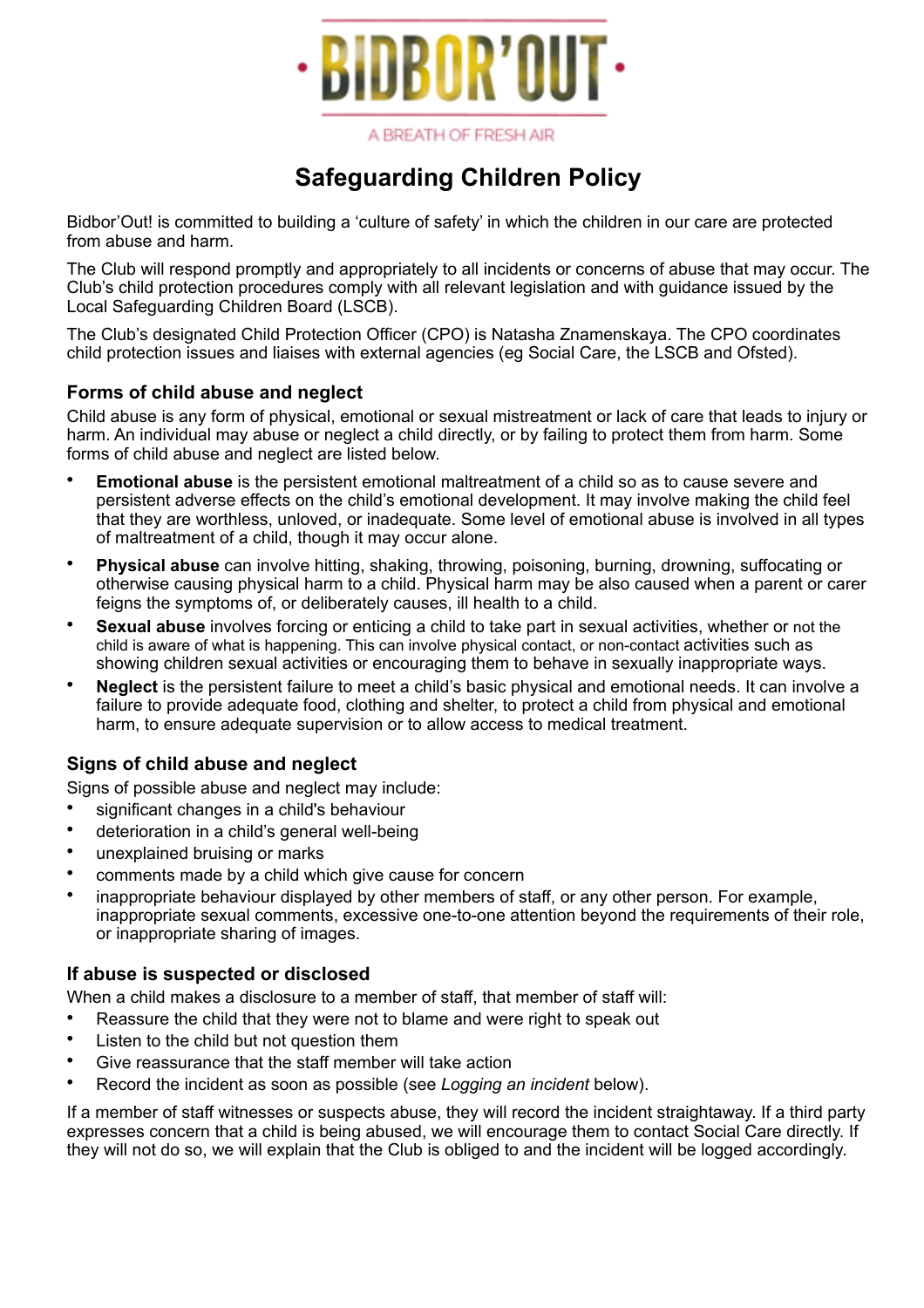## **Extremism and radicalisation**

All childcare settings have a legal duty to protect children from the risk of radicalisation and being drawn into extremism. There are many reasons why a child might be vulnerable to radicalisation, including:

- feeling alienated or alone
- seeking a sense of identity or individuality
- suffering from mental health issues such as depression
- desire for adventure or wanting to be part of a larger cause
- associating with others who hold extremist beliefs

#### **Signs of radicalisation**

Signs that a child might be at risk of radicalisation include:

- changes in behaviour, for example becoming withdrawn or aggressive
- claiming that terrorist attacks and violence are justified
- viewing violent extremist material online
- possessing or sharing violent extremist material

If a member of staff suspects that a child is at risk of becoming radicalised, they will record any relevant information or observations on a Logging a concern form, and refer the matter to the CPO.

#### **Female Genital Mutilation**

FGM comprises all procedures involving partial or total removal of the external female genitalia or other injury to the female genital organs. It is often carried out on girls aged between 5-8 years. FGM is illegal in the UK and a form of child abuse with long-lasting harmful consequences.

Professionals in all agencies, and individuals and groups in relevant communities, need to be alert to the possibility of a girl being at risk of FGM, or already having suffered FGM.

If you suspect FGM has been carried out you have a duty to report it to the police. This will become a mandatory duty on 15 October 2015 so to not report would be an offence. Referrals can be made using the usual inter-agency referral form via the Central Referral Unit.

#### **What are the indicators?**

In general there are risk factors related to culture, country of origin, previous practice in the family (mother, sisters etc). There are then risk factors it may be about to happen for example a request for extended school holidays to stay or visit relatives in a high risk area (eg east Africa, Somalia, Eritrea, Sudan but also Egypt and parts of West Africa and the Middle East.)

Girls as young as 5 years old from families originating in risk areas may talk about a special ceremony or party involving girls of a similar age. Refusal to allow the child to attend PSHE/SEX education lessons might also be relevant.

Indicators that FGM has recently taken place can be physical discomfort, urinary problems etc. Indicators that this has happened in the past include recurrent infection or psychological issues. Older girls may not realise that the problems relate to the FGM that they experienced when they were young.

#### **Child Sexual Exploitation (CSE)**

CSE involves exploitative situations, contexts and relationships where young people receive something (for example food, accommodation, drugs, alcohol, gifts, money or in some cases simply affection) as a result of engaging in sexual activities. What marks out exploitation is an imbalance of power in the relationship.

CSE involves varying degrees of coercion, intimidation or enticement, including unwanted pressure from peers to have sex, sexual bullying including cyberbullying and grooming.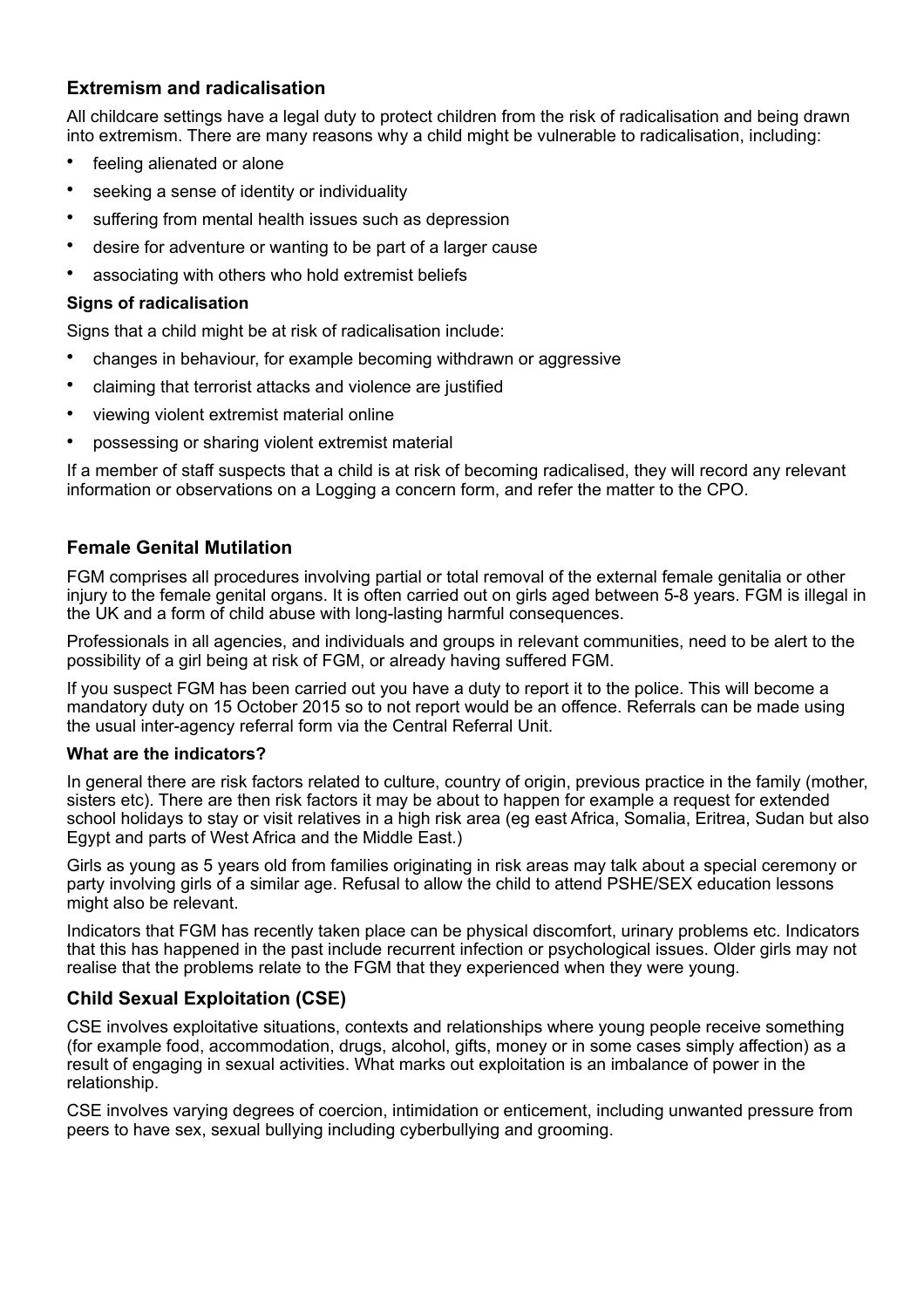# **Logging an incident**

All information about the suspected abuse or disclosure will be recorded on the **Logging a concern** form as soon as possible after the event. The record should include:

- Date of the disclosure or of the incident causing concern
- Date and time at which the record was made
- Name and date of birth of the child involved
- A factual report of what happened. If recording a disclosure, you must use the child's own words.
- Name, signature and job title of the person making the record.

The record will be given to the Club's CPO who will decide on the appropriate course of action.

For concerns about child abuse, the CPO will contact Social Care. The CPO will follow up all referrals to Social Care in writing within 48 hours. If a member of staff thinks that the incident has not been dealt with properly, they may contact Social Care directly.

For minor concerns regarding radicalisation, the CPO will contact the Local Safeguarding Children Board (LSCB) or Local Authority Prevent Co-ordinator [delete if not applicable]. For more serious concerns the CPO will contact the Police on the non-emergency number (101), or the anti-terrorist hotline on 0800 789 321. For urgent concerns the CPO will contact the Police using 999.

## **Allegations against staff**

If anyone makes an allegation of child abuse against a member of staff:

- The allegation will be recorded on an **Incident record** form. Any witnesses to the incident should sign and date the entry to confirm it.
- The allegation must be reported to the Local Authority Designated Officer (LADO) and to Ofsted. The LADO will advise if other agencies (eg police) should be informed, and the Club will act upon their advice. Any reports to the LADO will be followed up in writing within 48 hours.
- Following advice from the LADO, it may be necessary to suspend the member of staff pending full investigation of the allegation.
- If appropriate the Club will make a referral to the Disclosure and Barring Service where a member of staff is dismissed (or would have been, had the person not left the setting first) because they have harmed a child or put a child at risk of harm (under the Safeguarding Vulnerable Groups Act 2006).
- Ofsted must be informed of any allegations of serious harm or abuse by any person living, working, or looking after children at the premises (whether the allegations relate to harm or abuse committed on the premises or elsewhere).
- Ofsted must also be notified of the action taken in respect of the allegations. These notifications must be made as soon as is reasonably practicable, but at the latest within 14 days of the allegations being made.

## **Promoting awareness among staff**

The Club promotes awareness of child abuse issues through its staff training. The Club ensures that:

- Its designated CPO has relevant experience and receives appropriate training
- Safe recruitment practices are followed for all new staff
- All staff have a copy of this Safeguarding Children policy, understand its contents and are vigilant to signs of abuse, neglect or radicalisation
- all staff are aware of their statutory duties with regard to the disclosure or discovery of child
- abuse, and concerns about radicalisation
- all staff receive basic safeguarding training
- all staff receive basic training in the Prevent Duty
- Staff are familiar with the Safeguarding File which is kept in the administration cupboard
- the Club's procedures are in line with the guidance in 'Working Together to Safeguard Children (2015)' and staff are familiar with the guidance in 'What To Do If You're Worried A Child Is Being Abused (2015)'.